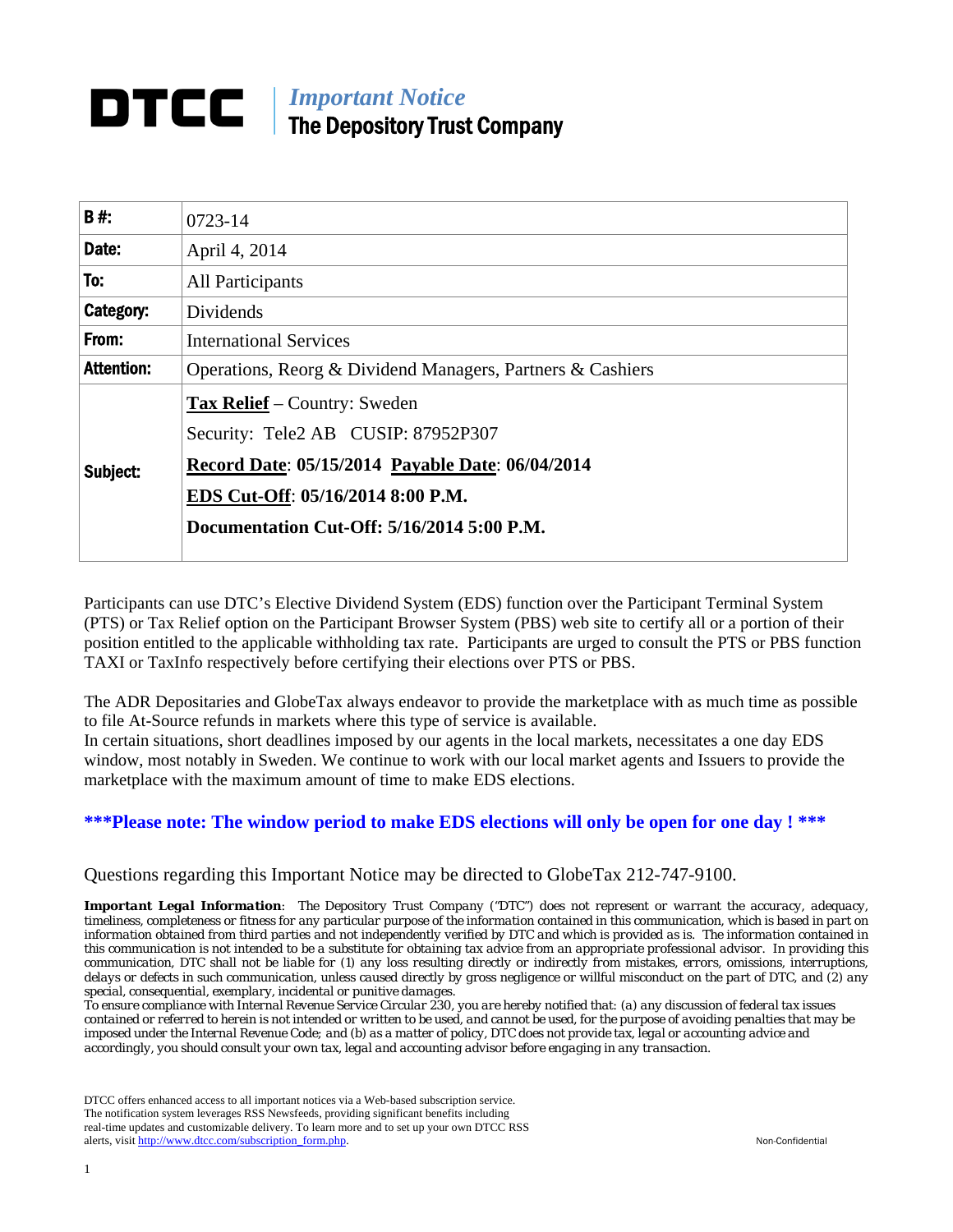

**TELE 2 AB** has announced a cash dividend. BNY Mellon acts as one of the Depositaries for the company's American Depositary Share ("DS") program.

Participants can use DTC's Elective Dividend System (EDS) function over the Participant Terminal System (PTS) or TaxRelief option on the Participant Browser System (PBS) web site to certify all or a portion of their position entitled to the applicable withholding tax rate. Use of EDS will permit entitlement amounts to be paid through DTC.

# **DIVIDEND EVENT DETAILS**

| <b>COUNTRY OF ISSUANCE</b>                                    | <b>SWEDEN</b>      |
|---------------------------------------------------------------|--------------------|
| <b>ISSUE</b>                                                  | TELE 2 AB          |
| CUSIP#                                                        | 87952P307          |
| <b>DEPOSITARY</b>                                             | <b>UNSPONSORED</b> |
| <b>DEPOSITARY SHARE</b><br><b>RECORD DATE</b>                 | May 15, 2014       |
| DEPOSITARY SHARE PAY<br><b>DATF</b>                           | June 4, 2014       |
| DEPOSITARY SHARE GROSS<br>DIVIDEND RATE ON PAY<br><b>DATE</b> | <b>TRD</b>         |
| ORD GROSS DIVIDEND RATE<br>ON PAY DATE                        | <b>SEK 4.40</b>    |
| <b>RATIO</b>                                                  | 1 ORD : 2 DS       |
| STATUTORY WHT RATE                                            | 30%                |

# **CHARGES & DEADLINES**

| <b>FILING</b><br><b>METHOD</b>                   | <b>BATCH</b>                           | <b>PAYMENT</b><br><b>METHOD</b> | <b>DEPOSITARY SERVICE</b><br><b>CHARGE</b> | <b>MINIMUM</b><br><b>SERVICE</b><br><b>CHARGE PER</b><br><b>BENEFICIAL</b><br><b>OWNER</b> | <b>DOCUMENTATION RECEIPT</b><br><b>DEADLINE</b><br>(ALL TIMES EST) |
|--------------------------------------------------|----------------------------------------|---------------------------------|--------------------------------------------|--------------------------------------------------------------------------------------------|--------------------------------------------------------------------|
| <b>RELIEF AT</b><br><b>SOURCE</b><br>(FAVORABLE) | <b>PAYMENT ON PAY</b><br><b>DATE</b>   | <b>VIA DTC</b>                  | \$0.005 per Depositary Share<br>("DS")     | \$0                                                                                        | May 16, 2014; 5:00 P.M.                                            |
| <b>RELIEF AT</b><br><b>SOURCE</b><br>(EXEMPT)    | <b>PAYMENT ON PAY</b><br><b>DATE</b>   | <b>VIA DTC</b>                  | \$0.0075 per Depositary<br>Share ("DS")    | \$0                                                                                        | May 16, 2014; 5:00 P.M.                                            |
| <b>QUICK REFUND</b>                              | POST-EDS<br><b>PROCESS: ONGOING</b>    | <b>CHECK</b>                    | \$0.01 per Depositary Share<br>("DS")      | \$25.00                                                                                    | June 26, 2014; 5:00 P.M.                                           |
| <b>LONG FORM</b>                                 | POST-EDS<br>PROCESS:<br><b>ONGOING</b> | <b>CHECK</b>                    | \$0.01 per Depositary Share<br>("DS")      | \$25.00                                                                                    | December 1, 2019; 5:00 P.M.                                        |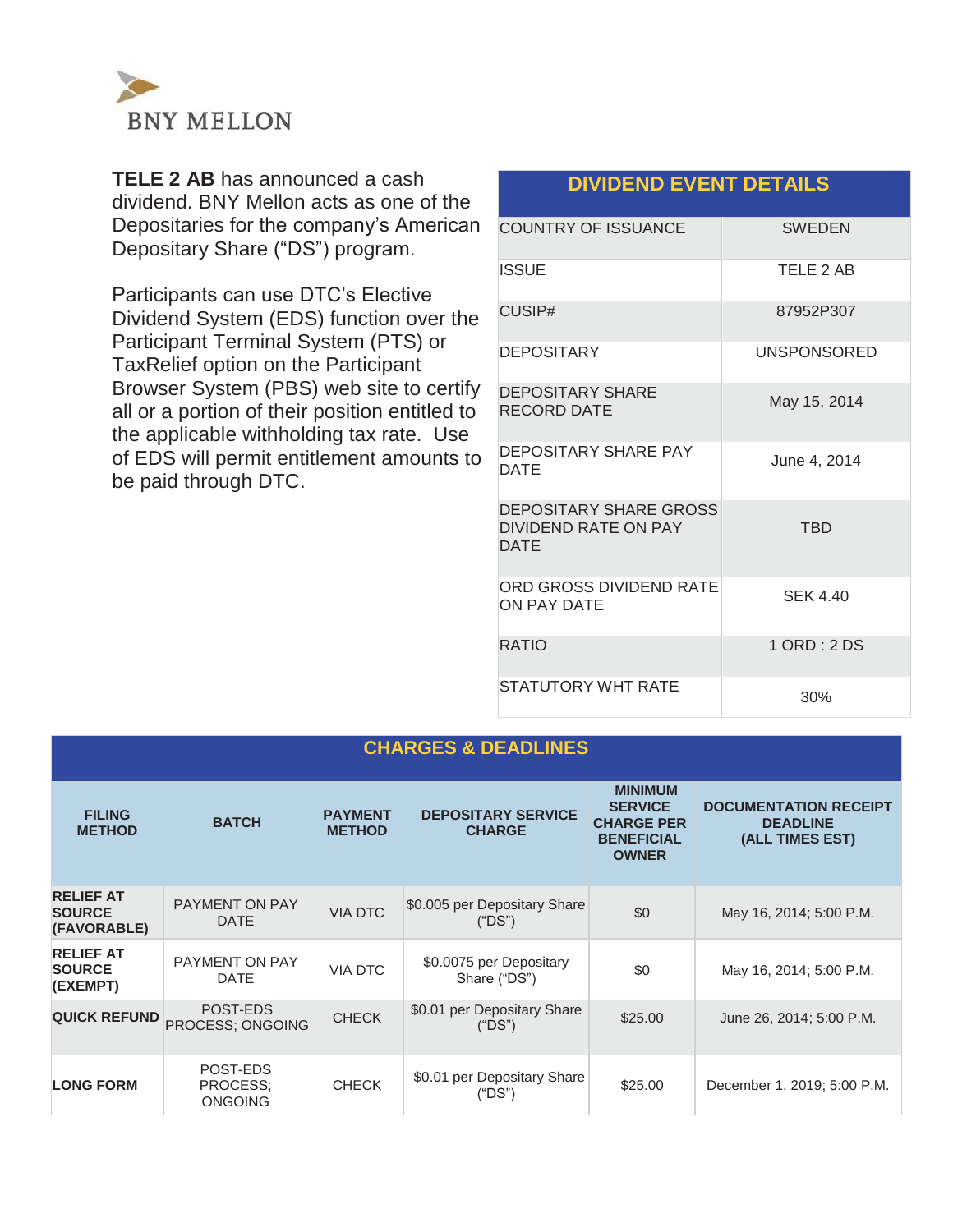#### **Agreements, Representations and Indemnification**

We hereby agree that this tax reclaim assistance service is wholly voluntary and discretionary and outside the terms and conditions of any applicable deposit agreement. We hereby accept and agree to pay the fees of BNY Mellon of up to \$0.0075 per Depositary Share for Relief at Source, and \$0.01 per Depositary Share for Quick Refund and standard Long Form tax reclaims (with a minimum of \$25.00), and any other charges, fees or expenses payable by or due to BNY Mellon or its agents, including the (respective) custodian, in connection with the tax reclaim process, or to tax authorities or regulators (which fees, charges or expenses may be deducted from the dividend or any other distribution or by billing or otherwise in BNY Mellon's discretion). We hereby agree that any such fees, charges or expenses may be due and payable whether or not a successful reduction in rate or reclamation is obtained. We hereby agree that fees paid to BNY Mellon may be shared with its Agents.

We hereby agree that in addition to statutory and documentation requirements and the deduction of fees, tax reclaim benefits will be subject to review and approval by the applicable custodian and the applicable tax regulators, and that BNY Mellon is not providing any legal, tax, accounting or other professional advice on these matters and has expressly disclaimed any liability whatsoever for any loss howsoever arising from or in reliance hereto.

We certify that to the best of our knowledge that each of the beneficial owners identified above are eligible for the preferential rates as stated herein and we declare that we have performed all the necessary due diligence to satisfy ourselves as to the accuracy of the information submitted to us by these beneficial owners.

We will be fully liable for any and all claims, penalties and / or interest, including without limitation, any foreign exchange fluctuations associated therewith. BNY Mellon shall not be liable for the failure to secure any refund. In consideration of the assistance of BNY Mellon and the custodian in processing such claims, we expressly agree that BNY Mellon and its agents or affiliates shall not have any liability for, and we shall indemnify, defend and hold each of BNY Mellon and its agents and affiliates harmless from and against, any and all loss, liability, damage, judgment, settlement, fine, penalty, demand, claim, cost or expense (including without limitation fees and expenses of defending itself or enforcing this agreement) arising out of or in connection herewith.

| <b>RELIEF AT SOURCE ("EDS") ELIGIBILITY MATRIX</b> |                     |                               |                                                                           |  |  |
|----------------------------------------------------|---------------------|-------------------------------|---------------------------------------------------------------------------|--|--|
| <b>RATE</b><br><b>DESCRIPTION</b>                  | <b>RECLAIM RATE</b> | <b>ELIGIBLE RESIDENTS</b>     | <b>DOCUMENTATION REQUIRED</b>                                             |  |  |
| <b>UNFAVORABLE</b><br>30%                          | 0%                  | NON-TREATY COUNTRIES          | <b>NONE</b>                                                               |  |  |
| <b>FAVORABLE</b><br>15%                            | 15%                 | <b>U.S. RESIDENT ENTITIES</b> | <b>NONE</b><br>(SEE NOTE)                                                 |  |  |
| <b>EXEMPT</b><br>$0\%$                             | 30%                 | <b>U.S. PENSION FUNDS</b>     | <b>1. COVER LETTER</b><br>2. IRS FORM 6166<br>3. U.S. PENSION ATTESTATION |  |  |

Participating in Relief at Source is wholly voluntary and discretionary; however, it is the only way to obtain the reduced withholding tax rate on the payable date.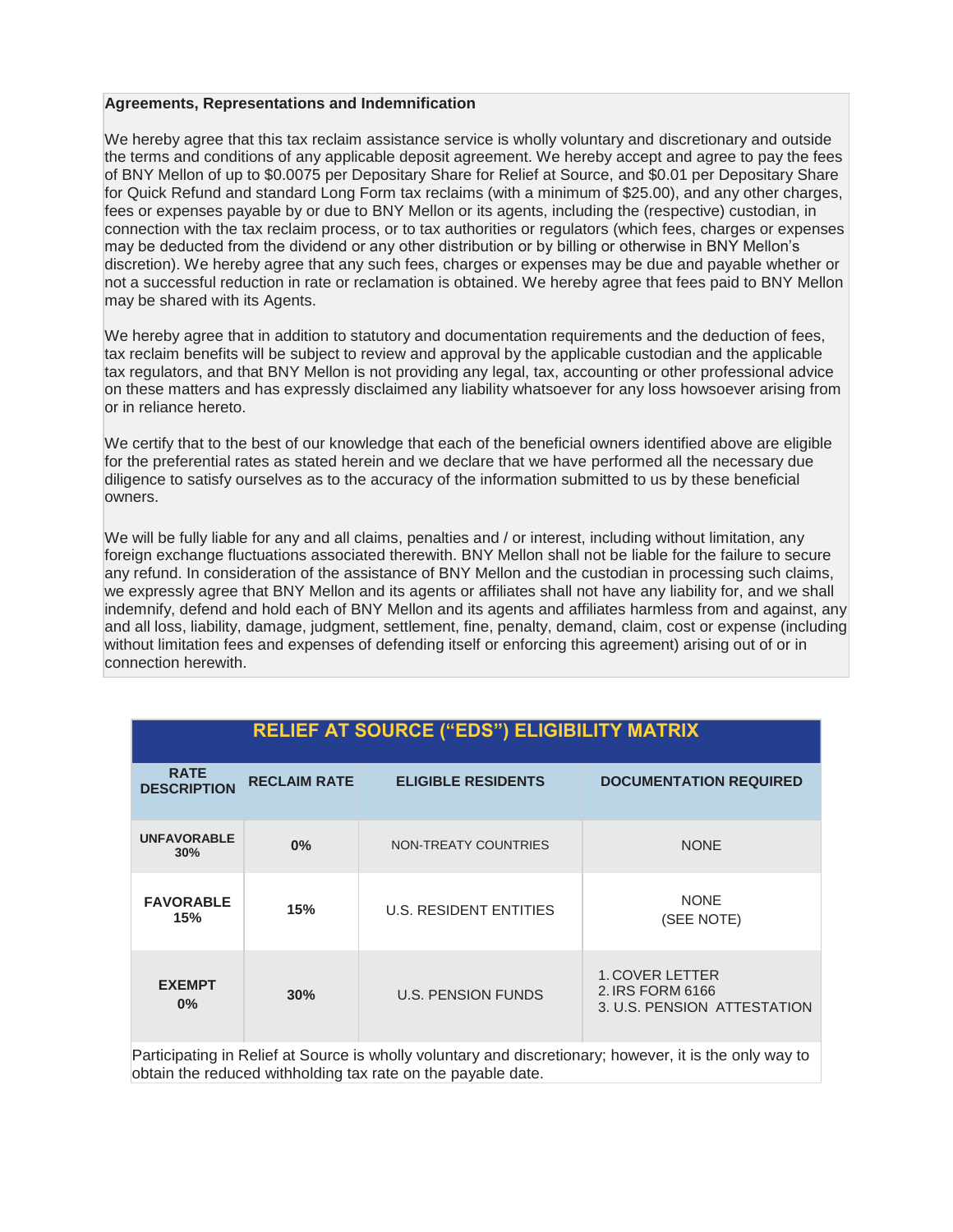#### **\*NOTE: Participants using the DTC EDS system agree that the following criteria have been met:**

- 1. The Participant has determined that the beneficial owner of the shares (individual or legal entity) is a resident of the United States who is eligible for the 15% or 0% Swedish withholding tax rate. This is not tax advice. Please consult your tax advisor.
- 2. The Participant hereby certifies that it will indemnify BNY Mellon, Deutsche Bank Trust Company Americas, Citibank N.A., Deutsche Bank Trust Company Americas, and JPMorgan ("Relevant Depositaries") for any liability it may incur as a result of reliance upon information provided by such Participant in connection with an EDS election, a claim for refund, or a failure to provide information requested by the Swedish Tax Authorities as described in item 5 below**.** The Relevant Depositaries shall not be liable for any failure to secure a refund.
- 3. The Participant shall be liable for any loss due to foreign exchange fluctuations.
- 4. The Participant agrees to immediately return to the Depositary any funds erroneously received as a result of an improper EDS election or refund claim. In addition, the Participant agrees to pay any interest, additions to tax or penalties thereon.
- 5. If requested by the Swedish Tax Authorities (directly or indirectly), the Participant agrees to provide the Depositary with beneficial ownership information regarding the depositary receipts,: such as the names*,*  entire addresses, the countries of residence for tax purposes, tax identification numbers or social security numbers, as well as the number of depositary receipts for which the reduced rate of withholding tax is certified, the rate that is applied, **and any other information that may be reasonably requested**. Such information will be provided within 30 days of the Participant being informed of the request. If requested by the Swedish Tax Authorities (directly or indirectly), the Participant also agrees to provide the Depositary Bank with a Certificate of Fiscal Residency (a Form 6166) within 90 days of the Participant being informed of the request. The Swedish Tax Authority reserves the right to request records for the 5 preceding years. Participants who submit claims on behalf of qualified pension funds that elect the 0% withholding rate need to provide this information to the Depositary at the time the claim is made.

| <b>QUICK REFUND / LONG FORM ELIGIBILITY MATRIX</b> |                               |                                                                |                                                                                                                                                                                   |  |  |
|----------------------------------------------------|-------------------------------|----------------------------------------------------------------|-----------------------------------------------------------------------------------------------------------------------------------------------------------------------------------|--|--|
| <b>RATE</b><br><b>DESCRIPTION</b>                  | <b>RECLAIM</b><br><b>RATE</b> | <b>ELIGIBLE RESIDENTS</b>                                      | <b>DOCUMENTATION REQUIRED</b>                                                                                                                                                     |  |  |
| <b>FAVORABLE</b><br>15%                            | 15%                           | <b>U.S. RESIDENT ENTITIES</b>                                  | 1. COVER LETTER<br>2. SKV3740 (LONG FORM ONLY)<br>3. IRS FORM 6166 (LONG FORM ONLY)<br>4. CERTIFICATION OF DIVIDEND<br>PAYMENT (LONG FORM ONLY)<br>5. POA(s) (LONG FORM ONLY)     |  |  |
| <b>EXEMPT U.S.</b><br>0%                           | 30%                           | <b>U.S. PENSION FUNDS</b><br>(CLAIMED UNFAVORABLE THROUGH EDS) | <b>1. COVER LETTER</b><br>2. IRS FORM 6166<br>3. U.S PENSION ATTESTATION<br>4. SKV 3740<br>5. CERTIFICATION OF DIVIDEND<br>PAYMENT (LONG FORM ONLY)<br>6. POA(s) (LONG FORM ONLY) |  |  |
| <b>EXEMPT</b><br>NON-U.S.<br>0%                    | 30%                           | CANADIAN PENSIONS, SWISS PENSIONS, AND<br><b>GREECE</b>        | <b>1. COVER LETTER</b><br>2. SKV 3740<br>3. CERTIFICATION OF DIVIDEND<br>PAYMENT (LONG FORM ONLY)<br>4. POA(s) (LONG FORM ONLY)                                                   |  |  |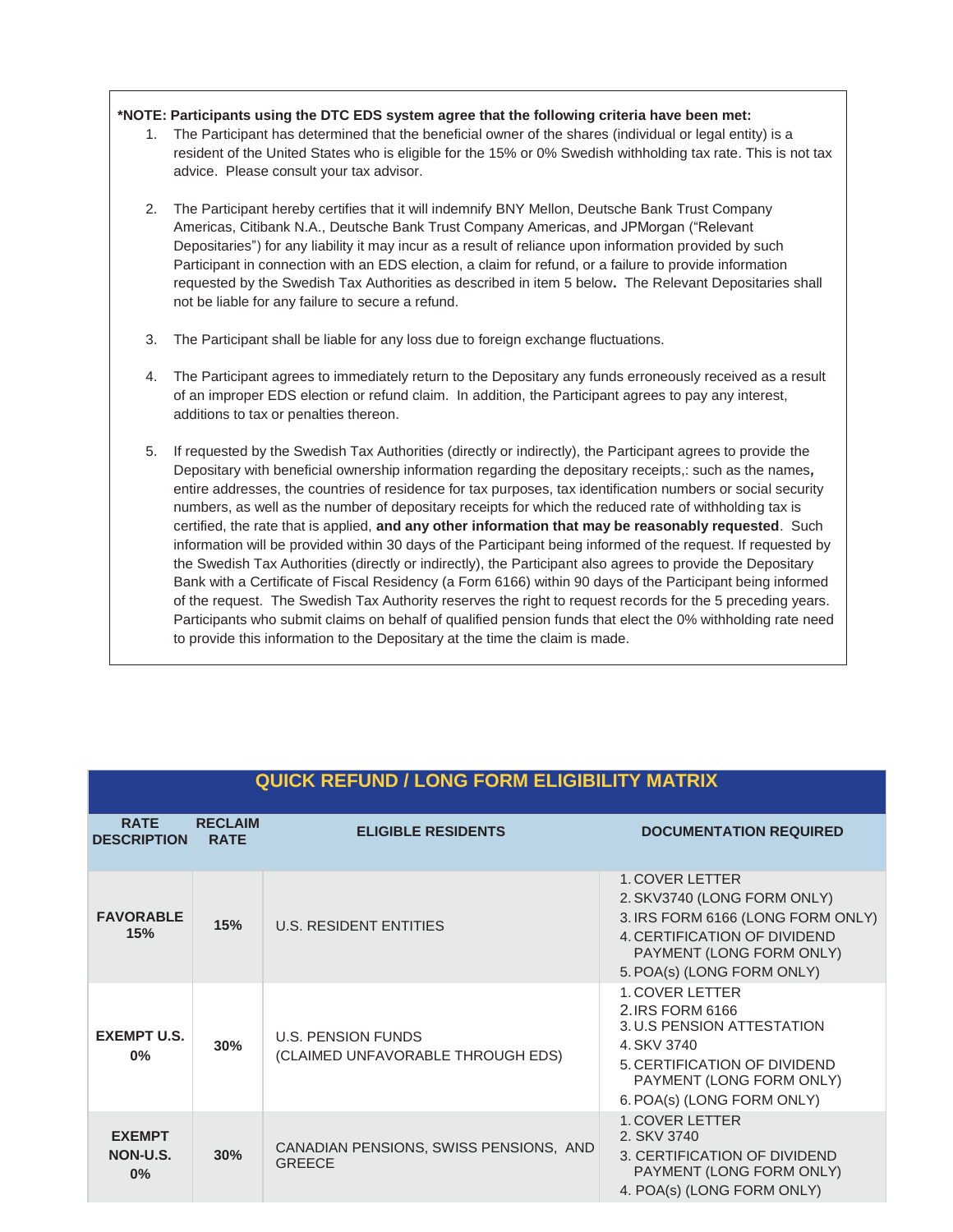| <b>EXEMPT U.S.</b><br>$0\%$ | 15%  | <b>U.S. PENSION FUNDS</b><br>(CLAIMED FAVORABLE THROUGH EDS)                                                                                                                                                                                                                                                                                                                                                                                                                                                                                                                                                                                                                                                      | 1. COVER LETTER<br>2. IRS FORM 6166<br>3. U.S PENSION ATTESTATION<br>4. SKV 3740<br>5. CERTIFICATION OF DIVIDEND<br>PAYMENT (LONG FORM ONLY)<br>6. POA(s) (LONG FORM ONLY) |
|-----------------------------|------|-------------------------------------------------------------------------------------------------------------------------------------------------------------------------------------------------------------------------------------------------------------------------------------------------------------------------------------------------------------------------------------------------------------------------------------------------------------------------------------------------------------------------------------------------------------------------------------------------------------------------------------------------------------------------------------------------------------------|----------------------------------------------------------------------------------------------------------------------------------------------------------------------------|
| <b>FAVORABLE</b><br>5%      | 25%  | UNITED KINGDOM AND NORTHERN IRELAND                                                                                                                                                                                                                                                                                                                                                                                                                                                                                                                                                                                                                                                                               | 1. COVER LETTER<br>2. SKV 3740<br>3. CERTIFICATION OF DIVIDEND<br>PAYMENT (LONG FORM ONLY)<br>4. POA(s) (LONG FORM ONLY)                                                   |
| <b>FAVORABLE</b><br>10%     | 20%  | AUSTRIA, BELARUS, BULGARIA, CHILE, CZECH<br>REPUBLIC, CHINA (NOT HONG KONG), INDIA,<br>PORTUGAL, ROMANIA, SLOVAKIA, TAIWAN,<br>UKRAINE, AND VENEZUELA                                                                                                                                                                                                                                                                                                                                                                                                                                                                                                                                                             | 1. COVER LETTER<br>2. SKV 3740<br>3. CERTIFICATION OF DIVIDEND<br>PAYMENT (LONG FORM ONLY)<br>4. POA(s) (LONG FORM ONLY)                                                   |
| <b>FAVORABLE</b><br>15%     | 15%  | ALBANIA, ARGENTINA, AUSTRALIA,<br>BANGLADESH, BARBADOS, BELGIUM, BOLIVIA,<br>BOSNIA-HERZEGOVINA, BOTSWANA, CANADA<br>(NON-PENSION), CROATIA, DENMARK,<br>ESTONIA, FINLAND, FRANCE, GAMBIA,<br>GERMANY, GREENLAND, HUNGARY, ICELAND,<br>INDONESIA, IRELAND (REPUBLIC OF), ISRAEL,<br>ITALY, JAPAN, KAZAKHSTAN, KOREA<br>(REPUBLIC OF), KOSOVO, LATVIA, LITHUANIA,<br>LUXEMBOURG, MACEDONIA, MALAYSIA,<br>MALTA, MAURITIUS, MEXICO, MONTENEGRO,<br>NAMIBIA, NETHERLANDS, NEW ZEALAND,<br>NORDIC COUNTRIES, NORWAY, PHILIPPINES<br>(THE), POLAND, RUSSIA, SERBIA, SINGAPORE,<br>SLOVENIA, SOUTH AFRICA (REPUPLIC OF),<br>SPAIN, SRI LANKA, SWITZERLAND (NON-<br>PENSION)*, VIETNAM, YUGOSLAVIA, AND<br><b>ZAMBIA</b> | 1. COVER LETTER<br>2. SKV 3740<br>3. CERTIFICATION OF DIVIDEND<br>PAYMENT (LONG FORM ONLY)<br>4. POA(s) (LONG FORM ONLY)                                                   |
| <b>FAVORABLE</b><br>20%     | 10%  | EGYPT, TRINIDAD AND TOBAGO, TUNISIA,<br>TURKEY, AND ZIMBABWE                                                                                                                                                                                                                                                                                                                                                                                                                                                                                                                                                                                                                                                      | 1. COVER LETTER<br>2. SKV 3740<br>3. CERTIFICATION OF DIVIDEND<br>PAYMENT (LONG FORM ONLY)<br>4. POA(s) (LONG FORM ONLY)                                                   |
| <b>FAVORABLE</b><br>22.5%   | 7.5% | <b>JAMAICA</b>                                                                                                                                                                                                                                                                                                                                                                                                                                                                                                                                                                                                                                                                                                    | 1. COVER LETTER<br>2. SKV 3740<br>3. CERTIFICATION OF DIVIDEND<br>PAYMENT (LONG FORM ONLY)<br>4. POA(s) (LONG FORM ONLY)                                                   |
| <b>FAVORABLE</b><br>25%     | 5%   | BRAZIL, KENYA, AND TANZANIA                                                                                                                                                                                                                                                                                                                                                                                                                                                                                                                                                                                                                                                                                       | 1. COVER LETTER<br>2. SKV 3740<br>3. CERTIFICATION OF DIVIDEND<br>PAYMENT (LONG FORM ONLY)<br>4. POA(s) (LONG FORM ONLY)                                                   |

\*SWISS INDIVIDUALS QUALIFY FOR 15% REFUND. PLEASE CONTACT BNY MELLON/GLOBETAX FOR FURTHER DETAILS.

\*\*EFFECTIVE JANUARY 1, 2013, **0%** RATE APPLIES TO DIVIDENDS PAID TO FOREIGN INVESTMENT FUNDS RESIDENT IN AN **EEA COUNTRY** OR IN A COUNTRY WITH WHICH SWEDEN HAS AN EXCHANGE OF INFORMATION AGREEMENT. THE INVESTMENT FUND MUST BE EQUIVALENT TO A SWEDISH INVESTMENT FUND.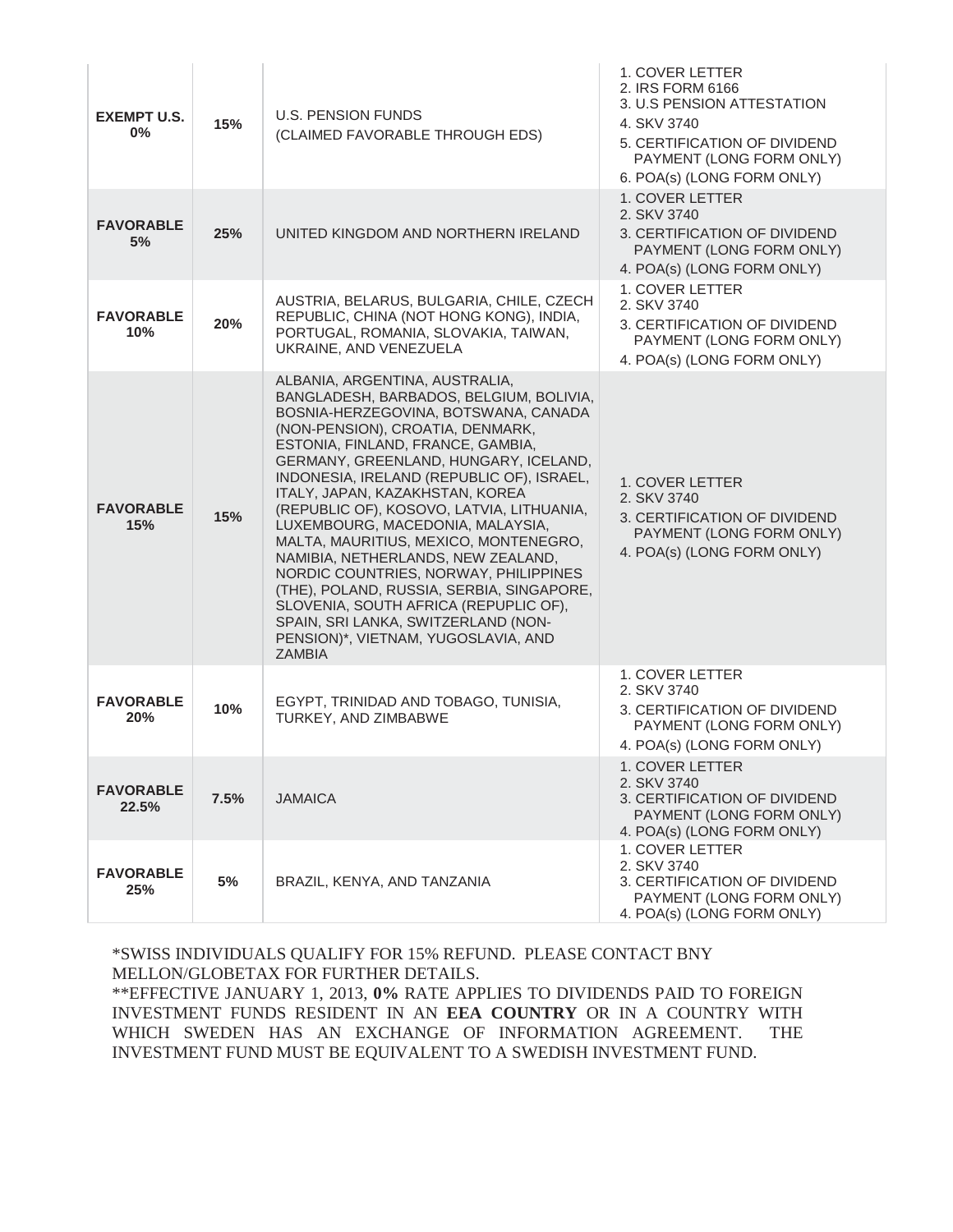# **DESCRIPTION OF VARIOUS DOCUMENTATION**

| <b>DOCUMENT NAME</b>                                                              | <b>DESCRIPTION</b>                                                                                                                                                                                                                                                                                                                                                                             | <b>ORIGINAL</b> /<br><b>COPY</b> | <b>SIGNATURE</b><br><b>REQUIREMENT</b>                             |  |
|-----------------------------------------------------------------------------------|------------------------------------------------------------------------------------------------------------------------------------------------------------------------------------------------------------------------------------------------------------------------------------------------------------------------------------------------------------------------------------------------|----------------------------------|--------------------------------------------------------------------|--|
| <b>SKV 3740</b>                                                                   | Claim for repayment of Swedish tax on dividends<br>form. This form needs to be certified by the beneficial<br>owner's local tax office for non-U.S entities.                                                                                                                                                                                                                                   | <b>ORIGINAL</b>                  | DTC PARTICPANT OR<br><b>FINAL BENEFICIAL</b><br><b>OWNER</b>       |  |
| <b>IRS FORM 6166</b>                                                              | Issued by the Internal Revenue Service, stating the<br>name and Taxpayer Identification number of the<br>beneficial owner. The "Tax Year" of the 6166 must<br>refer to the tax year of 2014. For U.S. Pensions the<br>6166 must certify that the pension plan is qualified<br>under Section 401 (A) and is tax exempt under<br>Section 501 (A).                                                | <b>ORIGINAL</b>                  | <b>IRS REPRESENTATIVE</b>                                          |  |
| <b>CERTIFICATE OF</b><br><b>RESIDENCY</b><br><b>(CANADIAN</b><br><b>PENSIONS)</b> | Issued by the beneficial owner's local Canadian<br>Revenue Office, stating the name, Taxpayer<br>Identification number and the address of the<br>beneficial owner. Additionally, the COR must cite the<br>provisions of the existing agreement within the<br>meaning of the Canada/Sweden tax convention,<br>including Article 10 Paragraph 8 for tax year 2014.                               | ORIGINAL                         | <b>CANADA REVENUE</b><br><b>AGENCY</b><br><b>REPRESENTATIVE</b>    |  |
| <b>COVER LETTER</b><br>(APPENDIX A)                                               | Cover letter required for all long form, quick refund,<br>and U.S. Pension relief at source claims                                                                                                                                                                                                                                                                                             | <b>ORIGINAL</b>                  | <b>DTC PARTICPANT</b>                                              |  |
| <b>CERTIFICATION</b><br><b>OF DIVIDEND</b><br><b>PAYMENT</b><br>(APPENDIX B)      | Must be submitted for each beneficial owner with<br>each long form claim, on participant letterhead                                                                                                                                                                                                                                                                                            | ORIGINAL                         | <b>DTC PARTICIPANT</b>                                             |  |
| <b>U.S PENSION</b><br><b>ATTESTATION</b><br>(APPENDIX C)                          | Attestation for U.S. Pensions                                                                                                                                                                                                                                                                                                                                                                  | <b>ORIGINAL</b>                  | <b>DTC PARTICIPANT</b>                                             |  |
| <b>POWER OF</b><br><b>ATTORNEY</b><br>(APPENDIX D)                                | If the beneficial owner signs the SKV 3740, then only<br>1 POA is required<br>• Between the DTC participant & depositary (DTC<br>letterhead)<br>If the DTC participant signs the SKV 3740 on behalf<br>of the beneficial owner, then 2 POA's are required<br>• Between the DTC participant & depositary (DTC<br>letterhead)<br>• Between beneficial owner & DTC participant (BO<br>letterhead) | <b>COPY</b>                      | <b>BENEFICIAL OWNER</b><br><b>AND/OR DTC</b><br><b>PARTICIPANT</b> |  |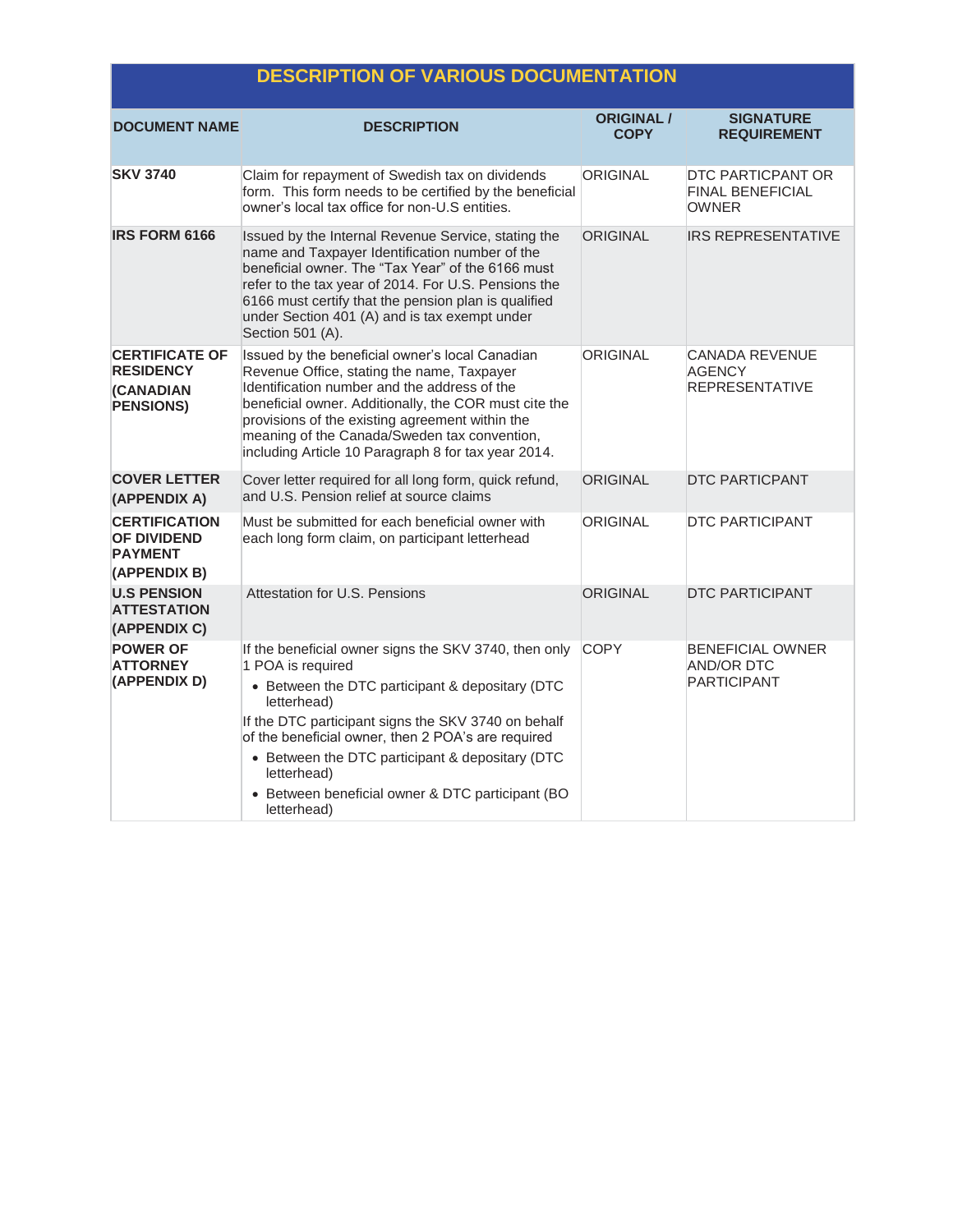| <b>CONTACT DETAILS</b>     |                                                           |  |  |
|----------------------------|-----------------------------------------------------------|--|--|
| <b>PRIMARY CONTACT</b>     | <b>MAX RAMOS</b>                                          |  |  |
| DOMESTIC PHONE (U.S.)      | 1-800-915-3536                                            |  |  |
| DOMESTIC FAX (U.S.)        | 1-800-985-3536                                            |  |  |
| <b>INTERNATIONAL PHONE</b> | 1-212-747-9100                                            |  |  |
| <b>INTERNATIONAL FAX</b>   | 1-212-747-0029                                            |  |  |
| <b>EMAIL ADDRESS</b>       | Swedish Reclaims@GlobeTax.com                             |  |  |
| <b>COMPANY</b>             | BNY MELLON in C/O GLOBE TAX                               |  |  |
| <b>STREET ADDRESS</b>      | 90 BROAD STREET, 16TH FLOOR<br>ATTN: SWEDISH ADR RECLAIMS |  |  |
| CITY/STATE/ZIP             | NEW YORK, NY 10004                                        |  |  |
| ADDITIONAL CONTACTS        | APRIL RICHLAND, GINA GIANNOU                              |  |  |

# **ESP**

DOWERED BLOBETAX

BNY Mellon offers ESP powered by GlobeTax, which allows for the secure and simplified transfer of beneficial owner level data from the Participant to BNY Mellon and creates applicable documentation on the Participant's behalf including the SKV 3740 & U.S. Pension Attestation. These claims should be submitted through the following website:

https://www.globetaxesp.com/

Please contact Mr. Max Ramos at 1-800-915-3536 or via email at Max\_Ramos@GlobeTax.com if you have any questions about this process.

This system is available for At-Source, Quick Refund, and Long Form claims.

| <b>FREQUENTLY ASKED QUESTIONS (FAQs)</b>                                           |                                                                                                          |  |  |
|------------------------------------------------------------------------------------|----------------------------------------------------------------------------------------------------------|--|--|
| <b>QUESTION</b>                                                                    | <b>ANSWER</b>                                                                                            |  |  |
| CAN I SUBMIT A TRUST AGREEMENT IN LIEU OF A<br>POA SIGNED BY THE BENEFICIAL OWNER? | YES, BUT A LIMITED POA SIGNED BY THE<br>PARTICIPANT MUST BE ACCOMPANIED BY THE<br><b>TRUST AGREEMENT</b> |  |  |
| ARE FORM 6166S WITH IRS CODE RULING 81-100<br>ACCEPTED?                            | YES, WITH A TAX DETERMINATION LETTER                                                                     |  |  |
| DOES THE BENEFICIARIES NAME ON THE FORM<br>6166 NEED TO MATCH THE POA?             | YES, THE BENEFICIARIES NAME ON BOTH<br>DOCUMENTS SHOULD BE IDENTICAL.                                    |  |  |
| HOW LONG DOES IT TAKE FOR LONG FORM<br>CLAIMS TO BE PAID?                          | WE ESTIMATE IT TAKES 6 MONTHS FOR LONG<br>FORM CLAIMS TO BE PAID                                         |  |  |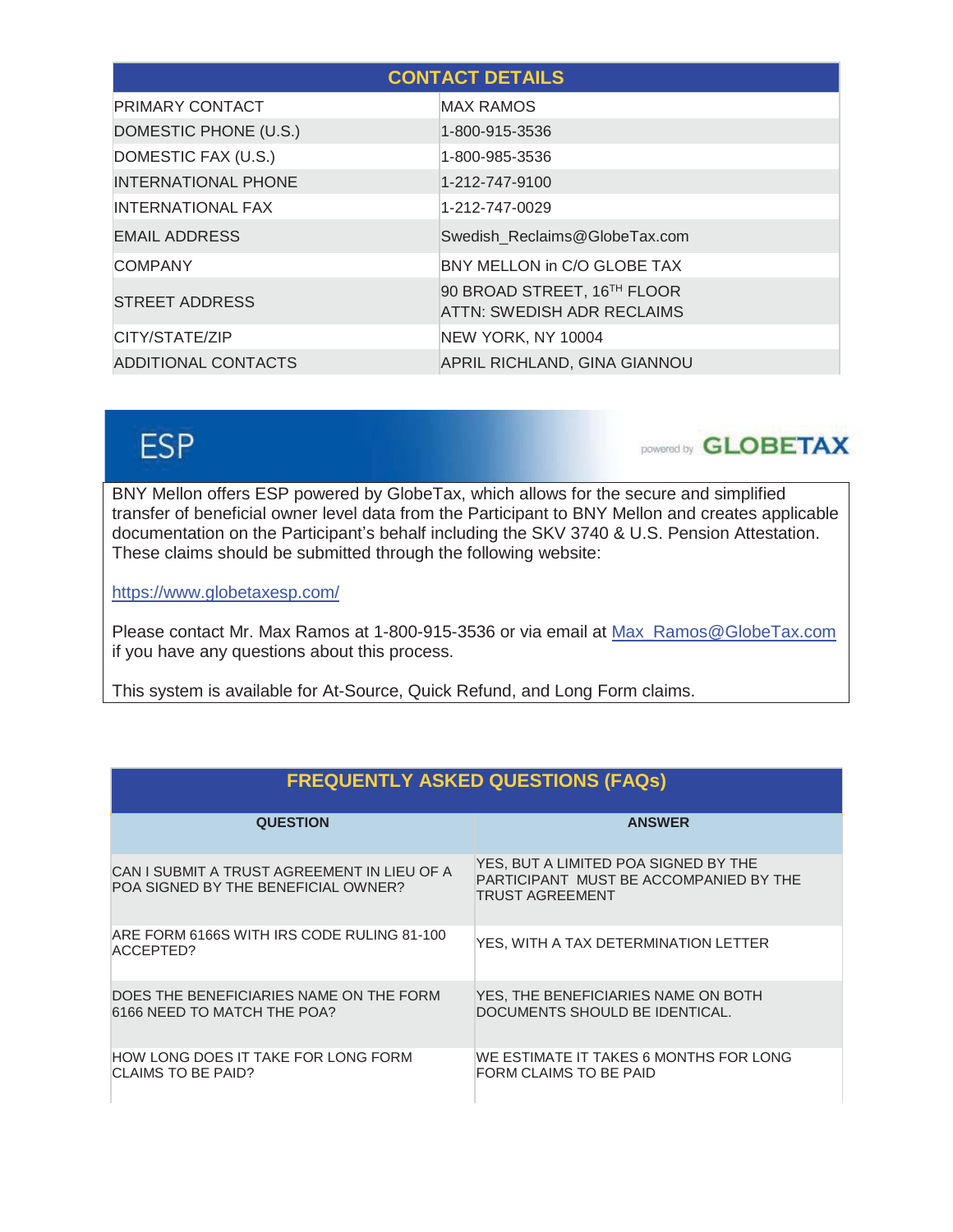| DOES THE LONG FORM PROCESS HAVE A<br><b>MINIMUM POSITION REQUIRMENT PER</b><br><b>BENEFICIAL OWNER?</b>                                                                                                                 | NO, THERE IS A MINIMUM FEE OF \$25 PER<br>BENEFICIAL OWNER WHICH MAY BE WAIVED ON AN<br>EXCEPTIONAL BASIS FOR CLIENTS RECLAIMING<br>LESS THAN \$50. IN SUCH INSTANCES A FEE OF<br>50% OF THE RECLAIMED AMOUNT WILL BE<br>APPLIED.                                                                                                                                                                                                                                                                                                                                                                                                                                                                                                           |
|-------------------------------------------------------------------------------------------------------------------------------------------------------------------------------------------------------------------------|---------------------------------------------------------------------------------------------------------------------------------------------------------------------------------------------------------------------------------------------------------------------------------------------------------------------------------------------------------------------------------------------------------------------------------------------------------------------------------------------------------------------------------------------------------------------------------------------------------------------------------------------------------------------------------------------------------------------------------------------|
| WHAT HAPPENS IF THE PARTICIPANT MAKES<br>EXEMPT ELECTIONS THROUGH DTC BUT FAILS TO<br>SUPPLY THE REQUIRED DOCUMENTATION TO BNY<br>MELLON / GLOBE TAX BY THE DEADLINE INDICATED<br>IN THE "CHARGES & DEADLINES" SECTION? | ALL UNSUPPORTED SHARES WILL BE MOVED TO<br>THE 30% UNFAVORABLE RATE. YOU WILL HAVE AN<br>OPPORTUNITY TO FILE LONG FORM IF THIS<br><b>TRANSPIRES.</b>                                                                                                                                                                                                                                                                                                                                                                                                                                                                                                                                                                                        |
| WHAT IS THE STATUTE OF LIMITATIONS FOR<br><b>FILING SWEDISH RECLAIMS?</b>                                                                                                                                               | IT IS 5 YEARS FROM THE END OF THE YEAR IN<br>WHICH THE DIVIDEND PAYS, CLAIMS RECEIVED<br>AFTER OUR SUBMISSION DEADLINE WILL BE FILED<br>ON A BEST EFFORT BASIS.                                                                                                                                                                                                                                                                                                                                                                                                                                                                                                                                                                             |
| WHAT HAPPENS IF THE PARTICIPANT DOES NOT<br>MAKE AN EDS ELECTION WITHIN THE SPECIFIED<br><b>EDS ELECTION WINDOW?</b>                                                                                                    | ALL SHARES WILL BE WITHHELD AT THE 30% TAX<br>RATE, YOU WILL HAVE AN OPPORTUNITY TO FILE<br>LONG FORM IF THIS TRANSPIRES.                                                                                                                                                                                                                                                                                                                                                                                                                                                                                                                                                                                                                   |
| WILL BNY MELLON ACCEPT CLAIMS FILED DIRECTLY<br>TO THEM BY THE BENEFICIAL OWNERS?                                                                                                                                       | BNY MELLON ONLY ACCEPTS CLAIMS FILED BY THE<br>DTC PARTICIPANT WHO WAS HOLDING THE<br>SECURITIES THROUGH DTC AND ONLY TO THE<br>EXTENT THAT DTC HAS REPORTED THESE<br>HOLDINGS TO US AS VALID RECORD DATE<br>HOLDINGS. BENEFICIAL OWNERS ARE REQUIRED TO<br>FILE THEIR CLAIMS THROUGH THE CUSTODY CHAIN<br>TO THE DTC PARTICIPANT OF RECORD. ALL CLAIMS<br>NOT RECEIVED DIRECTLY FROM THE DTC<br>PARTICIPANT WILL BE RETURNED TO THE<br>BENEFICIAL OWNER.                                                                                                                                                                                                                                                                                   |
| IS THE PROCESS FOR TAX RELIEF OFFERED BY BNY BE FILED DIRECTLY TO THE SWEDISH TAX<br>MELLON AN OPTIONAL PROCESS?                                                                                                        | YES, THIS IS A DISCRETIONARY, OPTIONAL SERVICE.<br>CLAIMS (SUCH AS CLAIMS FILED UNDER A<br>EUROPEAN COURT OF JUSTICE ("ECJ") RULING) MAY<br>AUTHORITIES WITH THE PROPER FORMS. SOME<br>FORMS ALSO MUST BE SECURED BY THE<br>DEPOSITARY AND ARE SUBJECT TO THE STANDARD<br>TAX RELIEF FEE OF UP TO \$0.01 PER DS.                                                                                                                                                                                                                                                                                                                                                                                                                            |
| IS THIS LONG FORM PROCESS FREE OF CHARGE?                                                                                                                                                                               | NO. THIS TAX RECLAIM ASSISTANCE SERVICE IS<br>WHOLLY VOLUNTARY AND DISCRETIONARY AND<br>OUTSIDE THE TERMS AND CONDITIONS OF ANY<br>APPLICABLE DEPOSIT AGREEMENT. FEES WILL BE<br>CHARGED FOR THIS ASSISTANCE SERVICE OF UP TO<br>\$0.01 PER DS FOR STANDARD LONG FORM RECLAIMS<br>WITH A MINIMUM OF \$25.00. RECLAIMS RECEIVED<br>POST DEADLINE CANNOT BE ASSURED AND MAY BE<br>SUBJECT TO A PER BENEFICIARY FEE AS WELL AS<br>OTHER CHARGES, FEES OR EXPENSES PAYABLE BY<br>OR DUE TO BNY MELLON OR ITS AGENTS, INCLUDING<br>THE CUSTODIAN OR TAX AUTHORITIES. IN ADDITION,<br>CHARGES MAY APPLY TO ANY LONG FORM CLAIMS<br>REJECTED OR NOT ACCEPTED BY THE CUSTODIAN.<br>FEES PAID TO BNY MELLON MAY BE SHARED WITH<br><b>ITS AGENTS.</b> |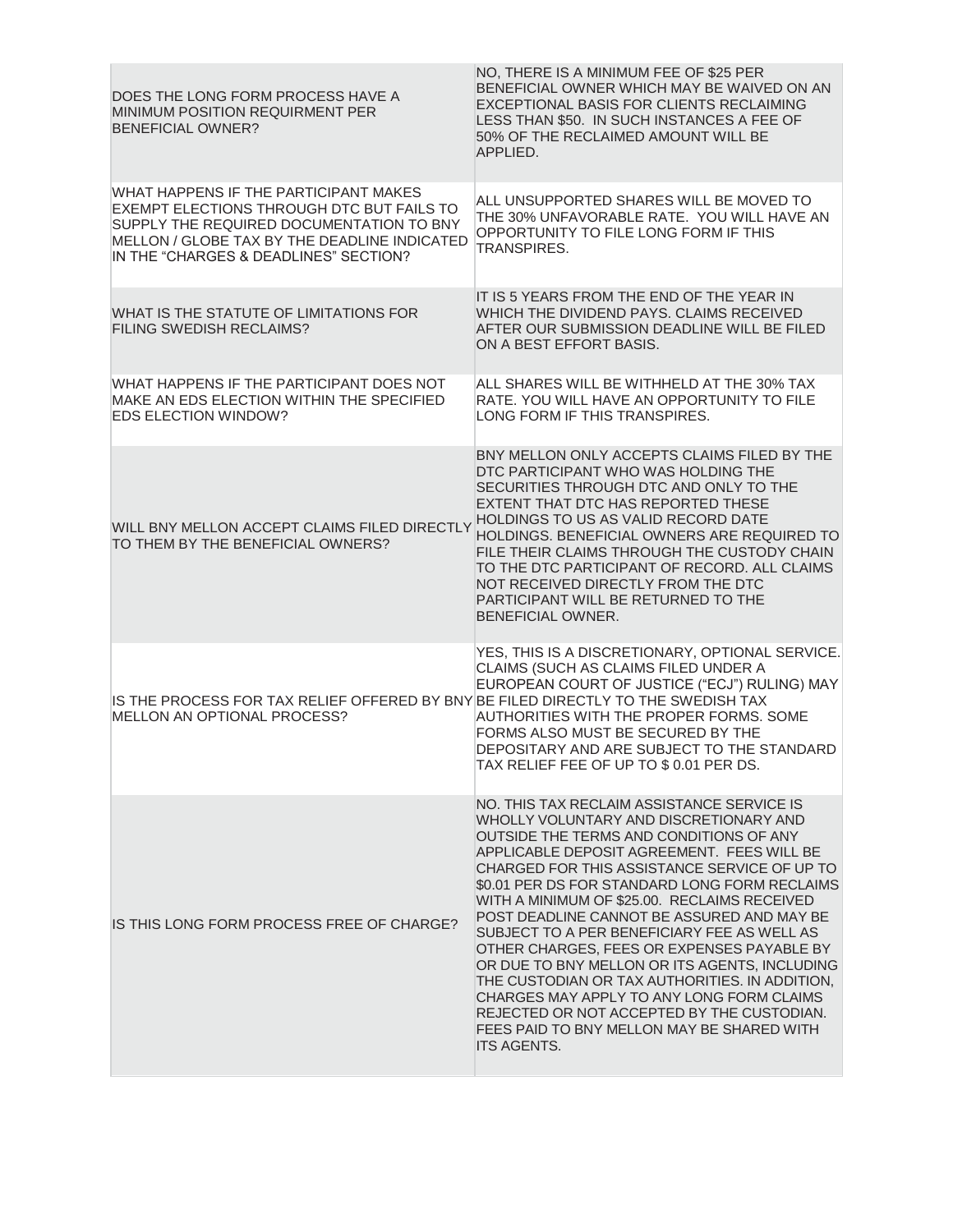**Warning and Disclaimer:** 

**BNY Mellon will not be responsible for the truth or accuracy of any submissions received by it and, by following the procedures set forth herein or otherwise submitting any information, all submitting holders of DSs, and their agents, shall be agreeing to indemnify and hold harmless BNY Mellon and its agents for any and all losses, liabilities, fees and expenses (including reasonable fees and expenses of counsel) incurred by any of them in connection therewith or arising there from. BNY Mellon and its agents will be relying upon the truth and accuracy of any and all submissions received by them in connection with the tax relief process and shall hold submitting holders of DSs and their agents, liable and responsible for any losses incurred in connection therewith or arising there from. There is no guarantee that the applicable tax authorities or the applicable issuer will accept submissions for relief. Neither BNY Mellon nor its agents shall be responsible or liable to any holders of DSs in connection with any matters related to, arising from, or in connection with the tax relief process described herein.**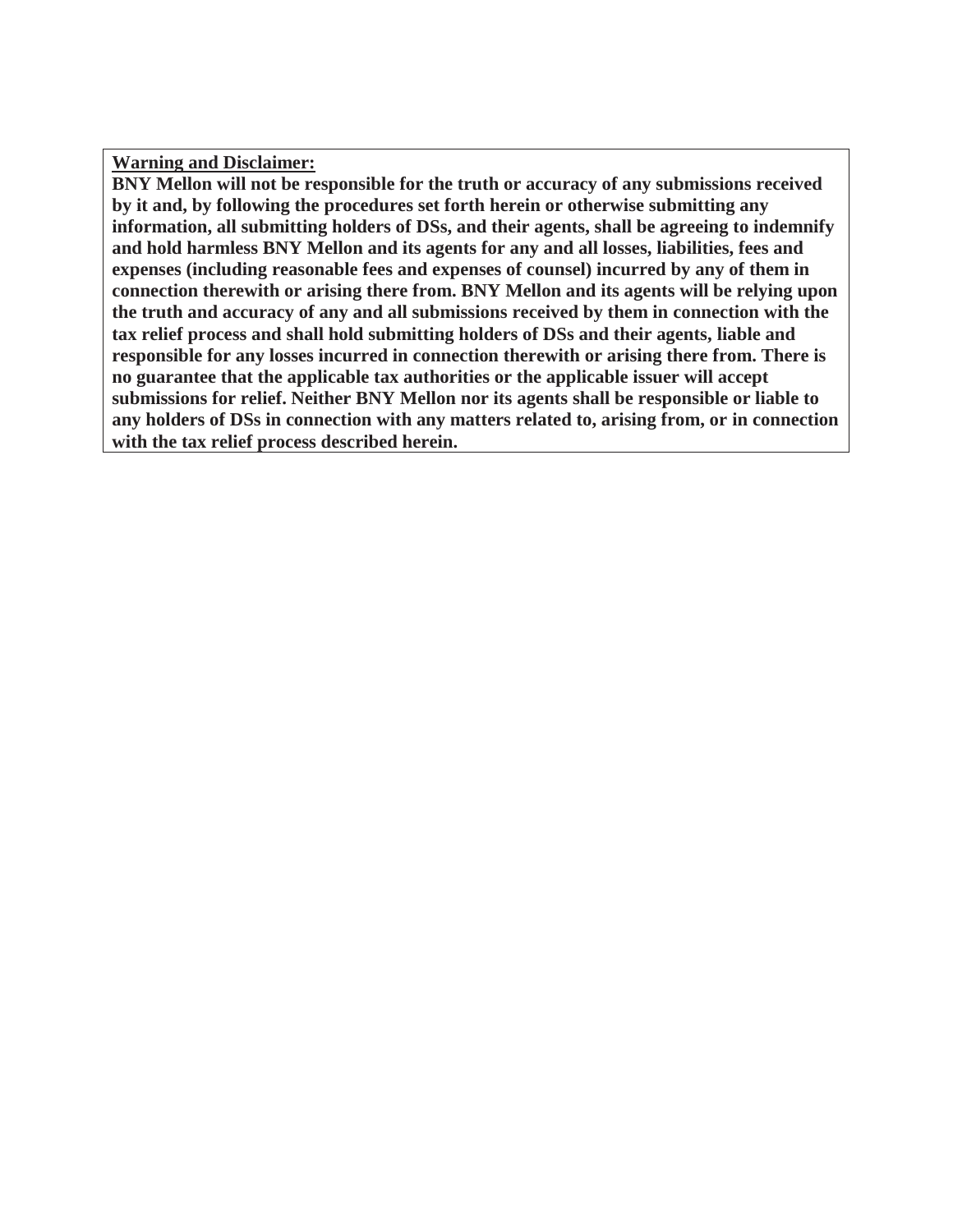# **APPENDIX A – COVER LETTER**

## **(DTC Participant's Letterhead)**

GlobeTax as agent for BNY Mellon 90 Broad Street, 16th Floor New York, New York 10004-2205 Phone: 1-800-915-3536 Fax: 1-800-985-3536 ATTN: Swedish Reclaims

# **Re: Withholding Certification for TELE 2 AB ; CUSIP# 87952P307**

Enclosed please find tax reclamation documents, which we are submitting on behalf of our clients who have had excess tax withheld from dividends paid on Swedish DSs. We, (DTC Participant Name) \_\_\_\_\_holding shares at Cede & Co. under DTC# \_\_\_\_\_(DTC PTS Number) hereby state that each beneficial owner cited below held the respective amount of shares on the record date of 15 MAY 2014 for the security **TELE 2 AB (the "Issuer")** ; **CUSIP# 87952P307.**

Below is the list of beneficial owners and their holdings, which total **[TOTAL NUMBER OF DSs CITED BELOW]** DSs. As required the following documents are attached: Swedish claim form, Certification of payment, Certification of Residency and a Power of Attorney for each beneficial owner. **The ratio for TELE 2 AB is 1 ORD : 2 DS.** The information is as follows:

| Name of<br><b>Beneficiary</b> | <b>Complete</b><br><b>Address</b> | <b>Tax ID Number</b> | # DSs | # ORDS |
|-------------------------------|-----------------------------------|----------------------|-------|--------|
|                               |                                   |                      |       |        |
|                               |                                   |                      |       |        |

#### **\*For submissions including 6 or more beneficial owners, please submit a spreadsheet to Max Ramos.\***

We ask that BNY Mellon apply to the Swedish Tax Agency for the reduced withholding tax rate on the above beneficial owners' behalf. Please contact the undersigned at [SIGNATORY'S TELEPHONE NUMBER] or via email at [SIGNATORY'S EMAIL ADDRESS] should you have any questions.

#### **Agreements, Representations and Indemnification**

We hereby agree that this tax reclaim assistance service is wholly voluntary and discretionary and outside the terms and conditions of any applicable deposit agreement. We hereby accept and agree to pay the fees of BNY Mellon of up to \$0.0075 per Depositary Share for Relief at Source, and \$0.01 per Depositary Share for Quick Refund and standard Long Form tax reclaims (with a minimum of \$25.00), and any other charges, fees or expenses payable by or due to BNY Mellon or its agents, including the (respective) custodian, in connection with the tax reclaim process, or to tax authorities or regulators (which fees, charges or expenses may be deducted from the dividend or any other distribution or by billing or otherwise in BNY Mellon's discretion). We hereby agree that any such fees, charges or expenses may be due and payable whether or not a successful reduction in rate or reclamation is obtained. We hereby agree that fees paid to BNY Mellon may be shared with its Agents.

We hereby agree that in addition to statutory and documentation requirements and the deduction of fees, tax reclaim benefits will be subject to review and approval by the applicable custodian and the applicable tax regulators, and that BNY Mellon is not providing any legal, tax, accounting or other professional advice on these matters and has expressly disclaimed any liability whatsoever for any loss howsoever arising from or in reliance hereto.

We certify that to the best of our knowledge that each of the beneficial owners identified above are eligible for the preferential rates as stated herein and we declare that we have performed all the necessary due diligence to satisfy ourselves as to the accuracy of the information submitted to us by these beneficial owners.

We will be fully liable for any and all claims, penalties and / or interest, including without limitation, any foreign exchange fluctuations associated therewith. BNY Mellon shall not be liable for the failure to secure any refund. In consideration of the assistance of BNY Mellon and the custodian in processing such claims, we expressly agree that BNY Mellon and its agents or affiliates shall not have any liability for, and we shall indemnify, defend and hold each of BNY Mellon and its agents and affiliates harmless from and against, any and all loss, liability, damage, judgment, settlement, fine, penalty, demand, claim, cost or expense (including without limitation fees and expenses of defending itself or enforcing this agreement) arising out of or in connection herewith. [Signature of authorized signatory for DTC Participant]

#### [NAME AND TITLE OF AUTHORIZED OFFICER FOR DTC PARTICIPANT]

PAYMENT ADDRESS:

 $\frac{1}{\sqrt{2}}$  ,  $\frac{1}{\sqrt{2}}$  ,  $\frac{1}{\sqrt{2}}$  ,  $\frac{1}{\sqrt{2}}$  ,  $\frac{1}{\sqrt{2}}$  ,  $\frac{1}{\sqrt{2}}$  ,  $\frac{1}{\sqrt{2}}$  ,  $\frac{1}{\sqrt{2}}$  ,  $\frac{1}{\sqrt{2}}$  ,  $\frac{1}{\sqrt{2}}$  ,  $\frac{1}{\sqrt{2}}$  ,  $\frac{1}{\sqrt{2}}$  ,  $\frac{1}{\sqrt{2}}$  ,  $\frac{1}{\sqrt{2}}$  ,  $\frac{1}{\sqrt{2}}$  $\frac{1}{\sqrt{2}}$  ,  $\frac{1}{\sqrt{2}}$  ,  $\frac{1}{\sqrt{2}}$  ,  $\frac{1}{\sqrt{2}}$  ,  $\frac{1}{\sqrt{2}}$  ,  $\frac{1}{\sqrt{2}}$  ,  $\frac{1}{\sqrt{2}}$  ,  $\frac{1}{\sqrt{2}}$  ,  $\frac{1}{\sqrt{2}}$  ,  $\frac{1}{\sqrt{2}}$  ,  $\frac{1}{\sqrt{2}}$  ,  $\frac{1}{\sqrt{2}}$  ,  $\frac{1}{\sqrt{2}}$  ,  $\frac{1}{\sqrt{2}}$  ,  $\frac{1}{\sqrt{2}}$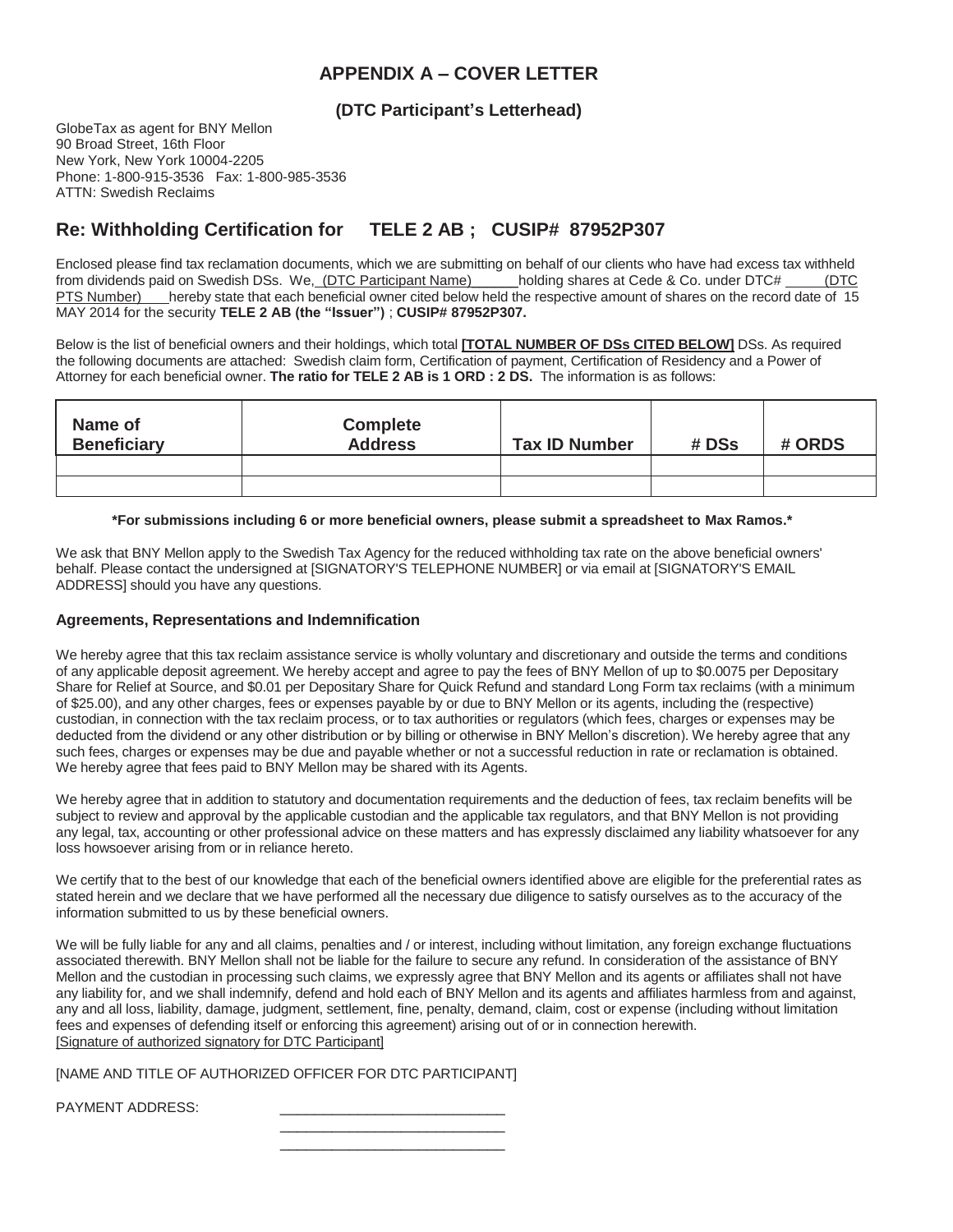# **APPENDIX B**

## *\*\*\*THIS DOCUMENT MUST BE PREPARED ON COMPANY LETTERHEAD\*\*\**

# **ALL AMOUNTS MUST BE IN SEK**

**(Important – DTC Participants must complete a separate Certificate of Payment for each beneficial owner)**

# **CERTIFICATION OF PAYMENT**

[**DTC Participant Name**] hereby certifies that the following beneficial owner (holding the security **TELE 2 AB**) **DSs** (CUSIP **87952P307**) was a holder of record on **15 MAY 2014.** The beneficial owner was paid the dividend less the [**Withheld %**] withholding tax at source and is entitled to the [**Refund %**] tax refund stipulated under the provisions of the "[Residence Country of Beneficial Owner]" – Sweden Tax Treaty Convention.

We hereby certify that we have paid the dividend to the beneficial owner of the following securities on 04 JUN 2014**.**

| Agent:                               | [DTC Participant Name]<br>[DTC Participant Number]                                                    |
|--------------------------------------|-------------------------------------------------------------------------------------------------------|
| <b>Beneficial Owner:</b>             | [Beneficial Owner Name]<br>[B/O Address]<br>[B/O City, State, Zip Code]<br>[B/O Country of Residence] |
| <b>Security:</b>                     | <b>TELE 2 AB</b>                                                                                      |
| <b>Ordinary Pay Date:</b>            | 20 MAY 2014                                                                                           |
| <b>Shares held:</b>                  | [Number of Ordinary Shares Held]                                                                      |
| <b>Dividend Rate:</b>                | SEK 4.40 per share                                                                                    |
| <b>Gross Dividend:</b>               | [Gross Dividend]                                                                                      |
| Amount of Tax Withheld (Withheld %): | [Amount of Tax Withheld]                                                                              |
| Refund Amount Due (Reclaim %):       | [Amount of Refund]                                                                                    |
|                                      |                                                                                                       |

| Certified By                     |                    |                     |
|----------------------------------|--------------------|---------------------|
| Authorized Signature [Sign Here] |                    | Date [Today's Date] |
|                                  | <b>NAME</b>        |                     |
|                                  | TITLE              |                     |
|                                  | <b>INSTITUTION</b> |                     |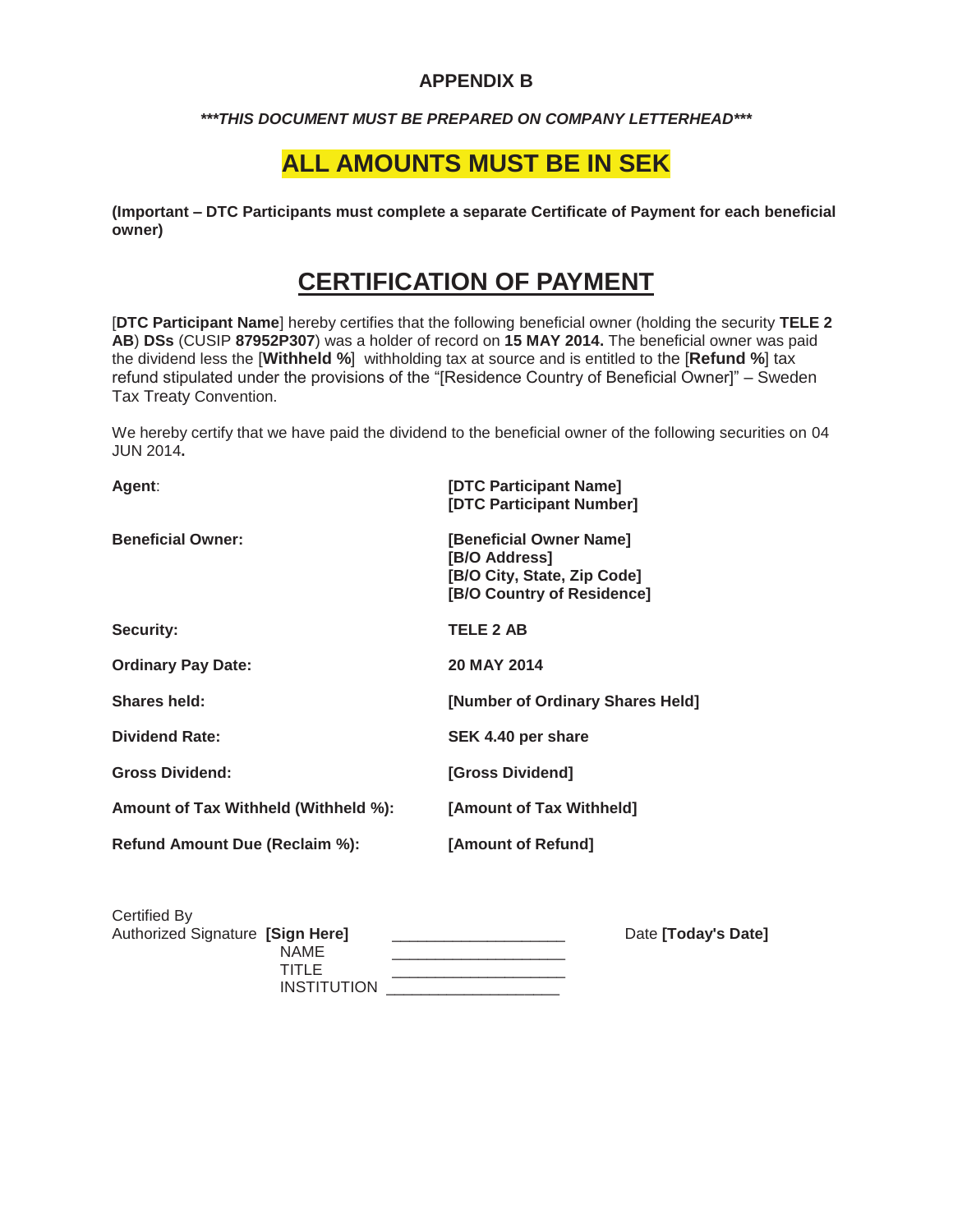# **APPENDIX C**

## *\*\*\*THIS DOCUMENT MUST BE PREPARED ON COMPANY LETTERHEAD\*\*\**

**---------------------------------------------------------------------------------------------------------------------** 

# **ATTESTATION FOR U.S. PENSIONS**

## **[DATE]**

GlobeTax as agent for BNY Mellon 90 Broad Street, 16<sup>th</sup> Floor New York, NY 10004-2205 Attn: Swedish Reclaims

We, **[ NAME OF DTC PARTICIPANT ]**, also known under DTC participant number **[ DTC PARTICIPANT NUMBER]**, hereby confirm that each U.S. pension cited below held the respective amount of shares on the record date of **15 MAY 2014** for the security **TELE 2 AB (the "Issuer")**; **CUSIP# 87952P307** and that all U.S. pensions cited below meet the following tax reclaim requirements: The pension fund/trust is:

- 1. Organized under the laws of the U.S.
- 2. Established and maintained in the U.S. primarily to administer or provide pensions or other similar remuneration, including social security payments.
- 3. Tax-exempt in the U.S. with respect to the activities described in item 2 above.
- 4. Comprised of participants within the fund of which more than 50 percent are American residents.
- 5. A resident of the United States, provided that such dividends are not derived from the carrying on of a trade or business by the pension fund or through an associated enterprise.
- 6. Confirming that the underlying security has been held in the account for at least two months prior to submitting the tax reclaim to BNY Mellon/GlobeTax. If the shares are part of a securities lending transaction over record date, the two-month holding period is considered interrupted and as a result disqualifies the pension's eligibility to claim at the exempt rate.

Below is the list of beneficial owners and their respective holdings. As required a Form 6166 and a Power of Attorney are attached for each beneficial owner.

| <b>Beneficial Owner Name</b> | Address | Taxpayer I.D. Number | # of DSs held |  |
|------------------------------|---------|----------------------|---------------|--|
| 1)                           |         |                      |               |  |
| 2)                           |         |                      |               |  |
| 3) etc.                      |         |                      |               |  |
| $\cdots$ $\cdots$<br>$\sim$  |         |                      | .             |  |

We ask that BNY Mellon, as Depositary, present these dividend withholding exemption requests on the above beneficial owners' behalf. Please contact the undersigned at <**Telephone Number**> should you have any questions.

#### **Indemnification**

We certify that to the best of our knowledge that each of the beneficial owners identified above are eligible for the preferential rates as stated herein and we declare that we have performed all the necessary due diligence to satisfy ourselves as to the accuracy of the information submitted to us by these beneficial owners.

We will be fully liable for any and all withholding taxes, claims, penalties and / or interest to the Swedish Tax Authority ("charge-backs"), including without limitation, any foreign exchange fluctuations associated with such funds. Neither BNY Mellon nor the Issuer nor any of their agents or affiliates shall be liable for the failure to secure any refund. In consideration of the assistance of BNY Mellon and the Issuer in processing such claims, we expressly agree that neither BNY Mellon nor the Issuer nor any of their agents or affiliates shall have any liability for, and we shall indemnify, defend and hold each of BNY Mellon and the Issuer and their respective agents and affiliates harmless from and against, any and all loss, liability, damage, judgment, settlement, fine, penalty, demand, claim, cost or expense (including without limitation fees and expenses of defending itself or enforcing this agreement) arising out of or in connection herewith. We further agree that our obligations hereunder shall be free from all defenses.

## Sincerely,

[Signature of authorized signatory for DTC Participant]

[NAME AND TITLE OF AUTHORIZED OFFICER FOR DTC PARTICIPANT]